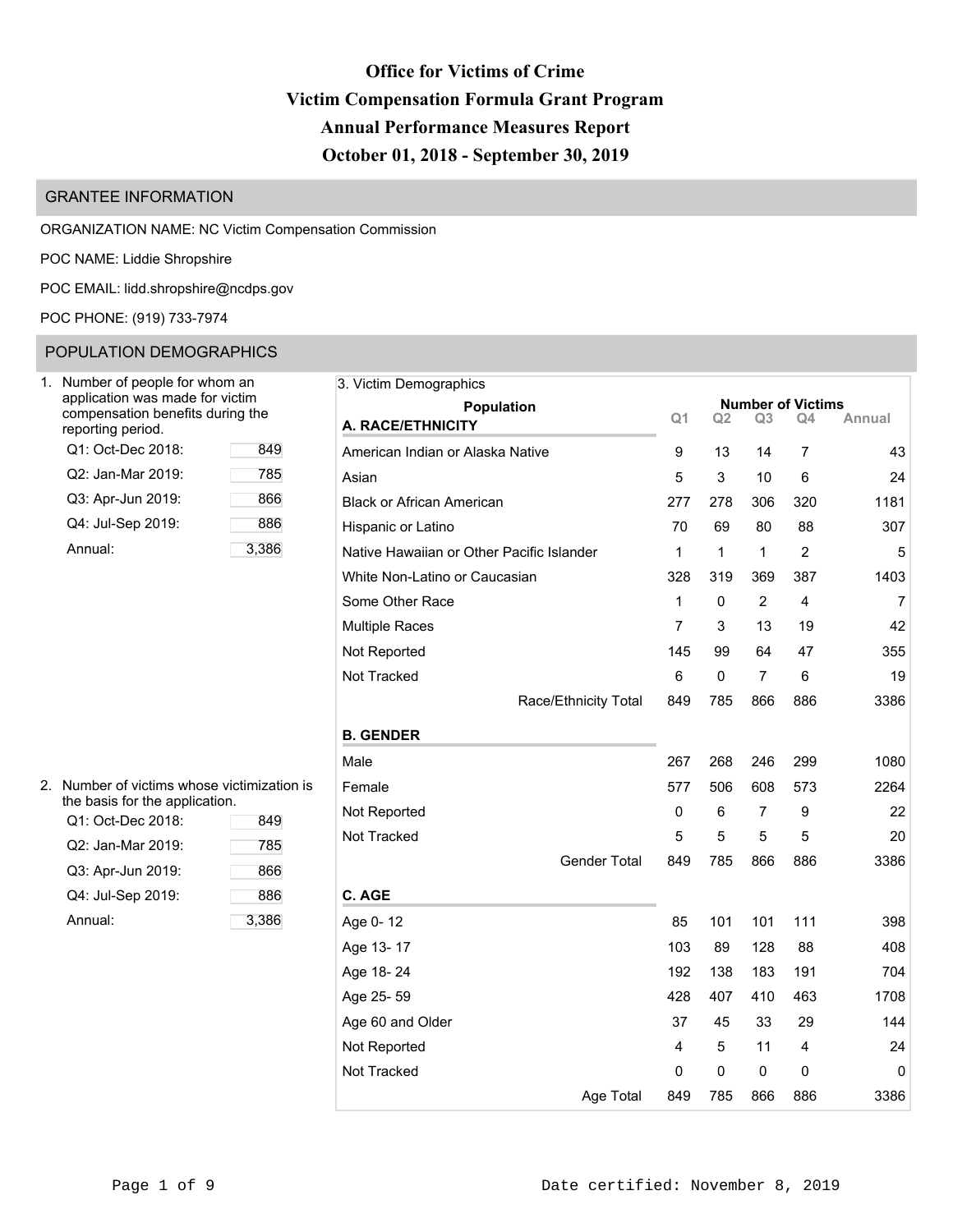### PERFORMANCE MEASURES

4. Based on your program's general procedure, indicate if

Q1: Oct-Dec 2018:

Only one application is usually counted per crime

Q2: Jan-Mar 2019:

Only one application is usually counted per crime

Q3: Apr-Jun 2019:

Only one application is usually counted per crime

Q4: Jul-Sep 2019:

Only one application is usually counted per crime

## 5. Number of new applications **received** during

| the reporting period |       |
|----------------------|-------|
| Q1: Oct-Dec 2018:    | 849   |
| Q2: Jan-Mar 2019:    | 785   |
| Q3: Apr-Jun 2019:    | 866   |
| Q4: Jul-Sep 2019:    | 886   |
| Annual:              | 3,386 |

### 6. Number of applications **approved** during the

| reporting period. |       |
|-------------------|-------|
| Q1: Oct-Dec 2018: | 887   |
| Q2: Jan-Mar 2019: | 678   |
| Q3: Apr-Jun 2019: | 843   |
| Q4: Jul-Sep 2019: | 771   |
| Annual:           | 3,179 |

### 7. Number of applications **denied/closed**. (i.e., applications that were not approved) during the reporting period.

| Q1: Oct-Dec 2018: | 259 |
|-------------------|-----|
| Q2: Jan-Mar 2019: | 235 |
| Q3: Apr-Jun 2019: | 192 |
| Q4: Jul-Sep 2019: | 212 |
| Annual:           | 898 |

### Reason(s) for denial or close status applicable for the reporting period:

| <b>Population</b>                                                                                                             | <b>Number of Victims</b> |      |      |    |           |  |  |  |  |  |
|-------------------------------------------------------------------------------------------------------------------------------|--------------------------|------|------|----|-----------|--|--|--|--|--|
|                                                                                                                               | Q1                       | Q2 - | Q3 — |    | Q4 Annual |  |  |  |  |  |
| A. Application not filed within time limit                                                                                    | 4                        | 5    | 12   | 4  | 25        |  |  |  |  |  |
| B. Failure to report to police                                                                                                | 5                        | 9    | 12   | 3  | 29        |  |  |  |  |  |
| C. Failure to cooperate with law enforcement,<br>victim/witness coordinator, and/or other official<br>required by program     | 89                       | 88   | 49   | 73 | 299       |  |  |  |  |  |
| D. Incomplete information                                                                                                     | 2                        | 7    | 10   | 16 | 35        |  |  |  |  |  |
| E. Contributory misconduct                                                                                                    | 23                       | 21   | 13   | 21 | 78        |  |  |  |  |  |
| F. Ineligible crime                                                                                                           | 32                       | 28   | 26   | 26 | 112       |  |  |  |  |  |
| G. Ineligible application                                                                                                     | 55                       | 43   | 38   | 26 | 162       |  |  |  |  |  |
| Other                                                                                                                         | 49                       | 34   | 32   | 43 | 158       |  |  |  |  |  |
| Denial explanation:                                                                                                           |                          |      |      |    |           |  |  |  |  |  |
| Qtr 1: A-E felony in 3 years, Benefit the offender, Criminal<br>activity-felony, Criminal activity-misdeanor, Unfounded claim |                          |      |      |    |           |  |  |  |  |  |
| Qtr 2: Criminal Activity Felony, Criminal Activity Misdemeanor,<br>Unfounded                                                  |                          |      |      |    |           |  |  |  |  |  |
| Qtr 3: Other: Benefit the offender; Criminal<br>activity-felony; misdemeanor; unfounded                                       |                          |      |      |    |           |  |  |  |  |  |
| Qtr 4: Other: 1 A-E felony in 3 years; 11 Criminal Act Felony; 13<br>Criminal Act Misdemeanor; 17 Unfounded Claim             |                          |      |      |    |           |  |  |  |  |  |

### 8. Number of applications received for Sexual Assault Forensic Examinations during the reporting period

| Q1: Oct-Dec 2018: | 375   |
|-------------------|-------|
| Q2: Jan-Mar 2019: | 255   |
| Q3: Apr-Jun 2019: | 373   |
| Q4: Jul-Sep 2019: | 456   |
| Annual:           | 1,459 |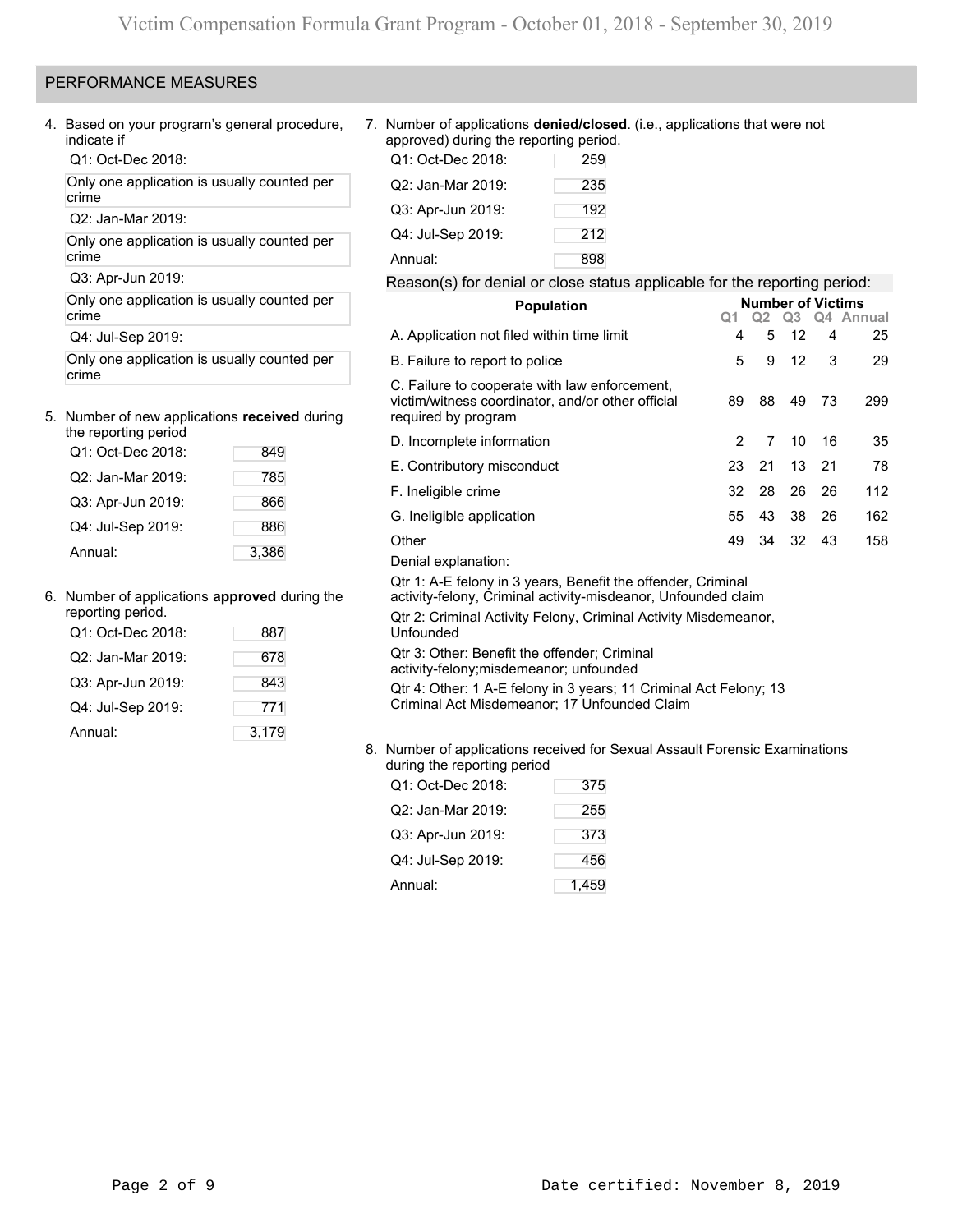# Victim Compensation Formula Grant Program - October 01, 2018 - September 30, 2019

|                                                                         |                                                                                                                                 |                            |                    |                  |                | <b>EXPENSE TYPES PAID (in dollars)</b>       |               |            |                         |                                                           |        |                              |                                         |                                                                                                                                        | <b>TYPES OF VICTIMIZATIONS</b>                                                                                        | <b>RELATED TO A CRIME TYPE</b>                                                                                                                                                                          |                                                                                                                                |                                                                                                        |
|-------------------------------------------------------------------------|---------------------------------------------------------------------------------------------------------------------------------|----------------------------|--------------------|------------------|----------------|----------------------------------------------|---------------|------------|-------------------------|-----------------------------------------------------------|--------|------------------------------|-----------------------------------------|----------------------------------------------------------------------------------------------------------------------------------------|-----------------------------------------------------------------------------------------------------------------------|---------------------------------------------------------------------------------------------------------------------------------------------------------------------------------------------------------|--------------------------------------------------------------------------------------------------------------------------------|--------------------------------------------------------------------------------------------------------|
| <b>TYPES OF CRIME</b>                                                   | During<br>iod<br>to aller<br>paid<br>paid<br>Æαγ<br>Reporting<br>Numbe<br>cations<br>$\overline{\mathfrak{w}}$ :<br>Tota<br>App | Clean Up<br>Scene<br>Crime | O<br>ndent<br>Depe | Economic Support | Funeral Burial | except<br>Medical/Dental (<br>mental health) | Mental Health | Relocation | Services<br>Replacement | Forensic<br>$\frac{4}{10}$<br>တ္တ<br>⋖<br>Sexual<br>Exams | Travel | explain)<br>இ<br>Other (plea | this Crime<br>Paid for<br>Total<br>Type | f Applications<br>b Bullying that<br>I During the<br>Period<br>Number of <i>A</i><br>Related to <b>B</b><br>were Paid L<br>Reporting P | Number of Applications<br>Related to Domestic<br>and Family Violence<br>that were Paid During<br>the Reporting Period | r Applications<br>Elder<br>that<br>g the<br>glect th<br>During<br>Period<br>per of <i>I</i><br>ted to <b>E</b><br>se/Neg<br>Paid L<br>Paid L<br>Number<br>Related t<br>Abuse/N<br>were Pai<br>Reporting | f Applications<br>Hate Crimes<br>were Paid During<br>Reporting Period<br>$\frac{1}{2}$<br>Number<br>Related t<br>that<br>the I | Number of Applications<br>Related to Mass<br>Violence that were<br>Paid During the<br>Reporting Period |
| Arson                                                                   |                                                                                                                                 |                            |                    |                  |                |                                              |               |            |                         |                                                           |        |                              |                                         |                                                                                                                                        |                                                                                                                       |                                                                                                                                                                                                         |                                                                                                                                |                                                                                                        |
| Assault                                                                 | 206                                                                                                                             | \$0                        | \$0                | \$0              | \$0            | \$1,457,704                                  | \$6,138       | \$0        | \$0                     |                                                           | \$0    | \$66,614                     | \$1,530,456                             | $\overline{0}$                                                                                                                         | 49                                                                                                                    | $\overline{0}$                                                                                                                                                                                          | $\overline{0}$                                                                                                                 | $\overline{0}$                                                                                         |
| Burglary                                                                |                                                                                                                                 |                            |                    |                  |                |                                              |               |            |                         |                                                           |        |                              |                                         |                                                                                                                                        |                                                                                                                       |                                                                                                                                                                                                         |                                                                                                                                |                                                                                                        |
| Child Physical Abuse/Neglect                                            | $2^{\circ}$                                                                                                                     | \$0                        | \$0                | SO.              | \$0            | \$843                                        | \$0           | \$0        | \$0                     |                                                           | \$0    | \$0                          | \$843                                   | $\overline{0}$                                                                                                                         | $\overline{2}$                                                                                                        |                                                                                                                                                                                                         | 0                                                                                                                              | $\overline{0}$                                                                                         |
| Child Pornography                                                       |                                                                                                                                 |                            |                    |                  |                |                                              |               |            |                         |                                                           |        |                              |                                         |                                                                                                                                        |                                                                                                                       |                                                                                                                                                                                                         |                                                                                                                                |                                                                                                        |
| <b>Child Sexual Abuse</b>                                               | 198                                                                                                                             | \$0                        | \$0                | SO.              | \$0            | \$22,761                                     | \$6,402       | \$0        | \$0                     | \$89,058                                                  | \$0    | \$0                          | \$118,221                               | $\overline{0}$                                                                                                                         | 1                                                                                                                     |                                                                                                                                                                                                         | $\overline{0}$                                                                                                                 | $\overline{0}$                                                                                         |
| <b>DUI/DWI</b>                                                          |                                                                                                                                 | \$0                        | \$0                | \$0              | \$5,000        | \$0                                          | \$0           | \$0        | \$0                     |                                                           | \$0    | \$0                          | \$5,000                                 | $\overline{0}$                                                                                                                         | $\overline{0}$                                                                                                        | $\overline{0}$                                                                                                                                                                                          | $\overline{0}$                                                                                                                 | $\overline{0}$                                                                                         |
| <b>Fraud/Financial Crimes</b>                                           |                                                                                                                                 |                            |                    |                  |                |                                              |               |            |                         |                                                           |        |                              |                                         |                                                                                                                                        |                                                                                                                       |                                                                                                                                                                                                         |                                                                                                                                |                                                                                                        |
| Homicide                                                                | 97                                                                                                                              | \$0                        | \$0                | SO.              | \$411,638      | \$1,387                                      | \$0           | \$0        | \$0                     |                                                           | \$0    | \$0                          | \$413,025                               | $\overline{0}$                                                                                                                         | 13                                                                                                                    | $\overline{0}$                                                                                                                                                                                          | $\overline{0}$                                                                                                                 | $\overline{0}$                                                                                         |
| Human Trafficking                                                       |                                                                                                                                 |                            |                    |                  |                |                                              |               |            |                         |                                                           |        |                              |                                         |                                                                                                                                        |                                                                                                                       |                                                                                                                                                                                                         |                                                                                                                                |                                                                                                        |
| Kidnapping                                                              |                                                                                                                                 |                            |                    |                  |                |                                              |               |            |                         |                                                           |        |                              |                                         |                                                                                                                                        |                                                                                                                       |                                                                                                                                                                                                         |                                                                                                                                |                                                                                                        |
| <b>Other Vehicular Crimes</b>                                           | 8                                                                                                                               | \$0                        | \$0                | \$0              | \$9,311        | \$4,559                                      | \$0           | \$0        | \$0                     |                                                           | \$0    |                              | \$13,870                                | $\overline{0}$                                                                                                                         | $\overline{0}$                                                                                                        | $\overline{0}$                                                                                                                                                                                          | $\overline{0}$                                                                                                                 | $\overline{0}$                                                                                         |
| Robbery                                                                 |                                                                                                                                 |                            |                    |                  |                |                                              |               |            |                         |                                                           |        |                              |                                         |                                                                                                                                        |                                                                                                                       |                                                                                                                                                                                                         |                                                                                                                                |                                                                                                        |
| <b>Sexual Assault</b>                                                   | 375                                                                                                                             | \$0                        | \$0                | \$0              | \$0            | \$5,049                                      | \$3,160       | \$0        | \$0                     | \$213,167                                                 | \$0    | \$0                          | \$221,376                               | $\overline{0}$                                                                                                                         | $\overline{2}$                                                                                                        | $\overline{0}$                                                                                                                                                                                          | $\overline{0}$                                                                                                                 | $\overline{0}$                                                                                         |
| Stalking                                                                |                                                                                                                                 |                            |                    |                  |                |                                              |               |            |                         |                                                           |        |                              |                                         |                                                                                                                                        |                                                                                                                       |                                                                                                                                                                                                         |                                                                                                                                |                                                                                                        |
| Terrorism                                                               |                                                                                                                                 |                            |                    |                  |                |                                              |               |            |                         |                                                           |        |                              |                                         |                                                                                                                                        |                                                                                                                       |                                                                                                                                                                                                         |                                                                                                                                |                                                                                                        |
| Total                                                                   | 887                                                                                                                             | \$0                        | \$0                | \$0              | \$425,948      | \$1,492,302                                  | \$15,701      | \$0        | \$0                     | \$302,225                                                 | \$0    | \$66,614                     | \$2,302,790                             | $\overline{0}$                                                                                                                         | 67                                                                                                                    | $\overline{0}$                                                                                                                                                                                          | $\overline{0}$                                                                                                                 | $\overline{0}$                                                                                         |
| * Other expense explanations<br>Work loss, out of pocket reimbursements |                                                                                                                                 |                            |                    |                  |                |                                              |               |            |                         |                                                           |        |                              |                                         |                                                                                                                                        |                                                                                                                       |                                                                                                                                                                                                         |                                                                                                                                |                                                                                                        |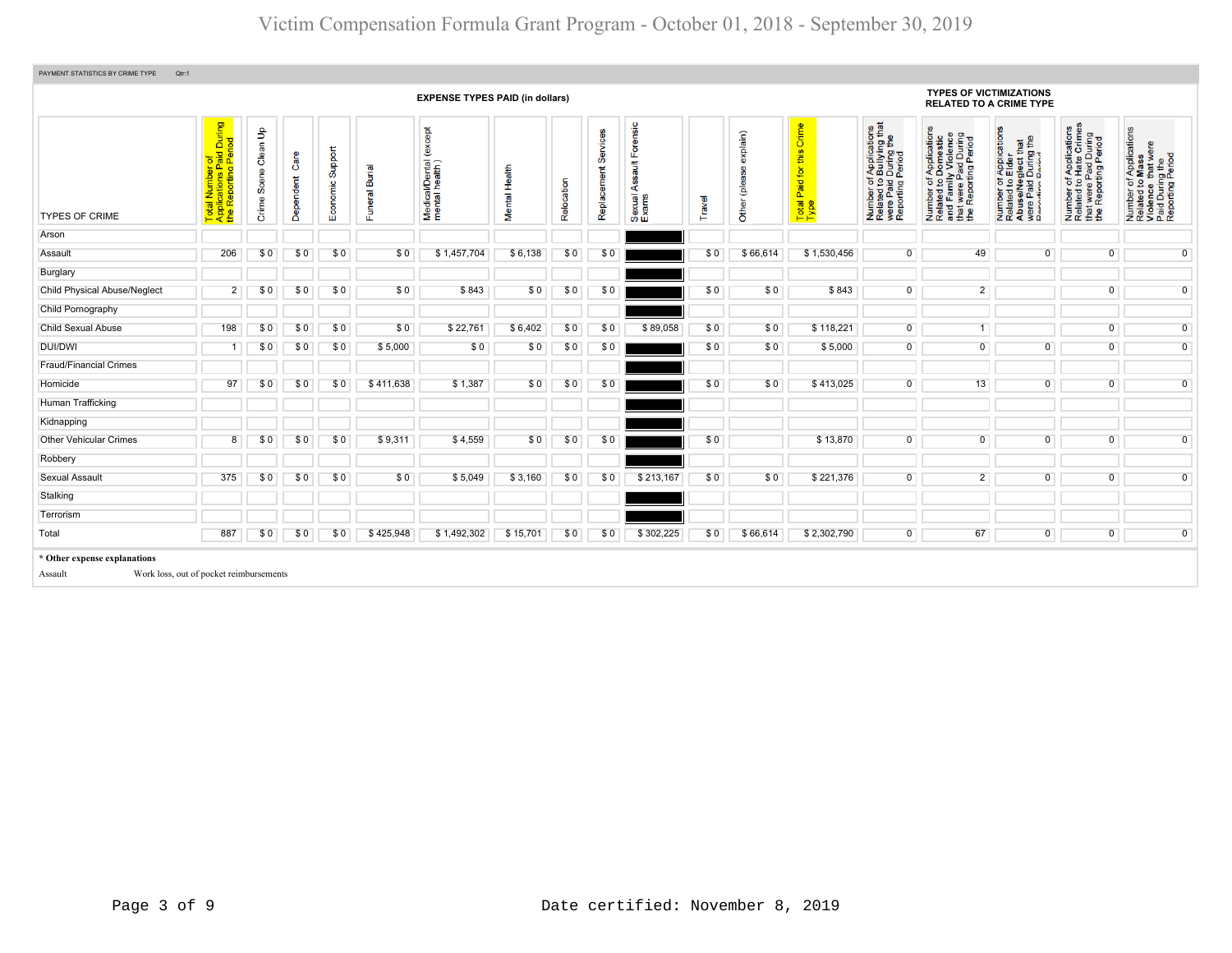| PAYMENT STATISTICS BY CRIME TYPE        | Qtr:2                                                                                      |                             |                       |                     |                          |                                              |               |            |                            |                                                    |        |                           |                                                            |                                                                                                                                                                  |                                                                                                                                                                    |                                                                                                                                                                               |                                                                                                                                         |                                                                                                        |
|-----------------------------------------|--------------------------------------------------------------------------------------------|-----------------------------|-----------------------|---------------------|--------------------------|----------------------------------------------|---------------|------------|----------------------------|----------------------------------------------------|--------|---------------------------|------------------------------------------------------------|------------------------------------------------------------------------------------------------------------------------------------------------------------------|--------------------------------------------------------------------------------------------------------------------------------------------------------------------|-------------------------------------------------------------------------------------------------------------------------------------------------------------------------------|-----------------------------------------------------------------------------------------------------------------------------------------|--------------------------------------------------------------------------------------------------------|
|                                         |                                                                                            |                             |                       |                     |                          | <b>EXPENSE TYPES PAID (in dollars)</b>       |               |            |                            |                                                    |        |                           |                                                            |                                                                                                                                                                  | <b>TYPES OF VICTIMIZATIONS</b><br><b>RELATED TO A CRIME TYPE</b>                                                                                                   |                                                                                                                                                                               |                                                                                                                                         |                                                                                                        |
| <b>TYPES OF CRIME</b>                   | During<br>iod<br>of<br>aid<br>Peri<br>Total Number o<br>Applications Pa<br>the Reporting P | Clean Up<br>Scene<br>Crime: | are<br>Ő<br>Dependent | Support<br>Economic | Burial<br>eral<br>s<br>ш | except<br>Medical/Dental (<br>mental health) | Mental Health | Relocation | vices<br>တီ<br>Replacement | Forensic<br>$\frac{4}{10}$<br>∢<br>Sexual<br>Exams | Travel | explain)<br>Other (please | Crime<br>this<br>for<br>Paid <sub>1</sub><br>Total<br>Type | f Applications<br>b Bullying that<br>I During the<br>Period<br>Number of /<br>Related to <b>E</b><br>were Paid L<br>Reporting P<br>Number<br>Related<br>were Pai | f Applications<br>Domestic<br>ly Violence<br>Number of Applications<br>Related to Domestic<br>and Family Violence<br>that were Paid During<br>the Reporting Period | r Applications<br>b Elder<br>aglect that<br>I During the<br>Period<br>per or<br>ed to I<br>Paid I<br>Paid I<br>fring F<br>Number<br>Related<br>AbuseM<br>were Pai<br>Reportin | mber of Applications<br>lated to Hate Crimes<br>at were Paid During<br>9 Reporting Period<br>Number<br>Related<br>that were<br>the Repo | Number of Applications<br>Related to Mass<br>Violence that were<br>Paid During the<br>Reporting Period |
| Arson                                   |                                                                                            |                             |                       |                     |                          |                                              |               |            |                            |                                                    |        |                           |                                                            |                                                                                                                                                                  |                                                                                                                                                                    |                                                                                                                                                                               |                                                                                                                                         |                                                                                                        |
| Assault                                 | 173                                                                                        | \$0                         | \$0                   | \$0                 | \$0                      | \$1,104,955                                  | \$8,413       | \$0        | \$0                        |                                                    | \$0    | \$48,025                  | \$1,161,393                                                | $\overline{1}$                                                                                                                                                   | 52                                                                                                                                                                 | $\mathbf{0}$                                                                                                                                                                  | $\mathbf 0$                                                                                                                             | $\overline{0}$                                                                                         |
| Burglary                                |                                                                                            |                             |                       |                     |                          |                                              |               |            |                            |                                                    |        |                           |                                                            |                                                                                                                                                                  |                                                                                                                                                                    |                                                                                                                                                                               |                                                                                                                                         |                                                                                                        |
| <b>Child Physical Abuse/Neglect</b>     | 3                                                                                          | \$0                         | \$0                   | \$0                 | \$0                      | \$4,391                                      | \$200         | \$0        | \$0                        |                                                    | \$0    | \$0                       | \$4,591                                                    | $\overline{0}$                                                                                                                                                   | $\overline{0}$                                                                                                                                                     |                                                                                                                                                                               | $\overline{0}$                                                                                                                          | $\overline{0}$                                                                                         |
| Child Pornography                       |                                                                                            |                             |                       |                     |                          |                                              |               |            |                            |                                                    |        |                           |                                                            |                                                                                                                                                                  |                                                                                                                                                                    |                                                                                                                                                                               |                                                                                                                                         |                                                                                                        |
| <b>Child Sexual Abuse</b>               | 140                                                                                        | \$0                         | \$0                   | \$0                 | \$0                      | \$16,849                                     | \$3,603       | \$0        | \$0                        | \$49,768                                           | \$0    | \$0                       | \$70,221                                                   | $\overline{0}$                                                                                                                                                   | $\overline{2}$                                                                                                                                                     |                                                                                                                                                                               | $\mathbf 0$                                                                                                                             | $\overline{0}$                                                                                         |
| DUI/DWI                                 | $\overline{2}$                                                                             | \$0                         | \$0                   | \$0                 | \$9,335                  | \$0                                          | \$0           | \$0        | \$0                        |                                                    | \$0    | \$0                       | \$9,335                                                    | $\overline{0}$                                                                                                                                                   | $\overline{0}$                                                                                                                                                     | $\overline{0}$                                                                                                                                                                | $\overline{0}$                                                                                                                          | $\overline{0}$                                                                                         |
| <b>Fraud/Financial Crimes</b>           |                                                                                            |                             |                       |                     |                          |                                              |               |            |                            |                                                    |        |                           |                                                            |                                                                                                                                                                  |                                                                                                                                                                    |                                                                                                                                                                               |                                                                                                                                         |                                                                                                        |
| Homicide                                | 100                                                                                        | \$1,392                     | \$0                   | \$0                 | \$411,596                | \$0                                          | \$348         | \$0        | \$0                        |                                                    | \$0    | \$0                       | \$413,336                                                  | $\overline{0}$                                                                                                                                                   | $\overline{0}$                                                                                                                                                     | $\overline{0}$                                                                                                                                                                | $\overline{0}$                                                                                                                          | $\overline{0}$                                                                                         |
| Human Trafficking                       |                                                                                            |                             |                       |                     |                          |                                              |               |            |                            |                                                    |        |                           |                                                            |                                                                                                                                                                  |                                                                                                                                                                    |                                                                                                                                                                               |                                                                                                                                         |                                                                                                        |
| Kidnapping                              |                                                                                            |                             |                       |                     |                          |                                              |               |            |                            |                                                    |        |                           |                                                            |                                                                                                                                                                  |                                                                                                                                                                    |                                                                                                                                                                               |                                                                                                                                         |                                                                                                        |
| <b>Other Vehicular Crimes</b>           | 4                                                                                          | \$0                         | \$0                   | \$0                 | \$6,551                  | \$193                                        | \$0           | \$0        | \$0                        |                                                    | \$0    | \$0                       | \$6,745                                                    | $\overline{0}$                                                                                                                                                   | $\overline{0}$                                                                                                                                                     | $\overline{0}$                                                                                                                                                                | $\overline{0}$                                                                                                                          | $\overline{0}$                                                                                         |
| Robbery                                 |                                                                                            | \$0                         | \$0                   | \$0                 | \$0                      | \$0                                          | \$322         | \$0        | \$0                        |                                                    | \$0    | \$0                       | \$322                                                      | $\overline{0}$                                                                                                                                                   | $\overline{0}$                                                                                                                                                     | $\overline{0}$                                                                                                                                                                | $\overline{0}$                                                                                                                          | $\overline{0}$                                                                                         |
| Sexual Assault                          | 255                                                                                        | \$0                         | \$0                   | \$0                 | \$0                      | \$8,396                                      | \$0           | \$0        | \$0                        | \$141,001                                          | \$0    | \$0                       | \$149,397                                                  | $\overline{0}$                                                                                                                                                   | $\overline{0}$                                                                                                                                                     | $\overline{0}$                                                                                                                                                                | $\overline{0}$                                                                                                                          | $\overline{0}$                                                                                         |
| Stalking                                |                                                                                            |                             |                       |                     |                          |                                              |               |            |                            |                                                    |        |                           |                                                            |                                                                                                                                                                  |                                                                                                                                                                    |                                                                                                                                                                               |                                                                                                                                         |                                                                                                        |
| Terrorism                               |                                                                                            |                             |                       |                     |                          |                                              |               |            |                            |                                                    |        |                           |                                                            |                                                                                                                                                                  |                                                                                                                                                                    |                                                                                                                                                                               |                                                                                                                                         |                                                                                                        |
| Total                                   | 678                                                                                        | \$1,392                     | \$0                   | \$0                 | \$427,481                | \$1,134,784                                  | \$12,886      | \$0        | \$0                        | \$190,769                                          | \$0    | \$48,025                  | \$1,815,338                                                | 1                                                                                                                                                                | 54                                                                                                                                                                 | $\overline{0}$                                                                                                                                                                | $\overline{0}$                                                                                                                          | $\overline{0}$                                                                                         |
| * Other expense explanations<br>Assault | Work loss reimbursement, Out of pocket reimbursement                                       |                             |                       |                     |                          |                                              |               |            |                            |                                                    |        |                           |                                                            |                                                                                                                                                                  |                                                                                                                                                                    |                                                                                                                                                                               |                                                                                                                                         |                                                                                                        |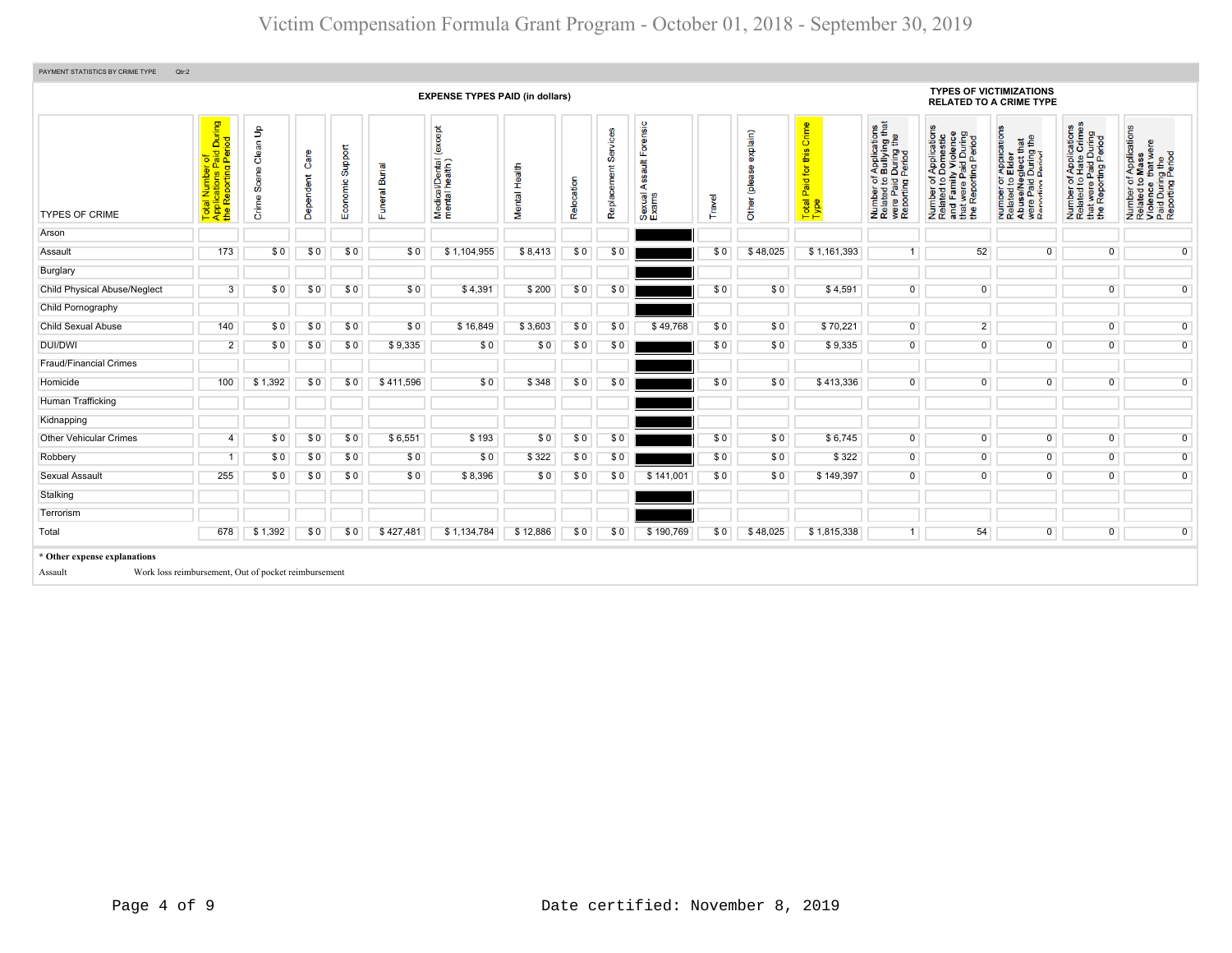| PAYMENT STATISTICS BY CRIME TYPE                                                                            | Qtr:3                                                                                                      |                            |                   |                      |                          |                                               |               |            |                         |                                            |        |                           |                                            |                                                                                                |                                                                                                                                                                         |                                                                                                                                                          |                                                                                                                                   |                                                                                                        |
|-------------------------------------------------------------------------------------------------------------|------------------------------------------------------------------------------------------------------------|----------------------------|-------------------|----------------------|--------------------------|-----------------------------------------------|---------------|------------|-------------------------|--------------------------------------------|--------|---------------------------|--------------------------------------------|------------------------------------------------------------------------------------------------|-------------------------------------------------------------------------------------------------------------------------------------------------------------------------|----------------------------------------------------------------------------------------------------------------------------------------------------------|-----------------------------------------------------------------------------------------------------------------------------------|--------------------------------------------------------------------------------------------------------|
|                                                                                                             | <b>TYPES OF VICTIMIZATIONS</b><br><b>EXPENSE TYPES PAID (in dollars)</b><br><b>RELATED TO A CRIME TYPE</b> |                            |                   |                      |                          |                                               |               |            |                         |                                            |        |                           |                                            |                                                                                                |                                                                                                                                                                         |                                                                                                                                                          |                                                                                                                                   |                                                                                                        |
| <b>TYPES OF CRIME</b>                                                                                       | of<br>Paid During<br>Period<br>al Number o<br>plications Pa<br>Reporting F<br>Total<br>Applic<br>the R     | Clean Up<br>Scene<br>Crime | Care<br>Dependent | Support<br>Economic: | <b>Burial</b><br>Funeral | (except<br>Medical/Dental (<br>mental health) | Mental Health | Relocation | Services<br>Replacement | Forensic<br>ssault<br>⋖<br>Sexual<br>Exams | Travel | explain)<br>Other (please | Crime<br>this<br>Paid for<br>Total<br>Type | Number of Applications<br>Related to Bullying that<br>were Paid During the<br>Reporting Period | f Applications<br>Domestic<br>ly Violence<br>o.<br>Number of Application<br>Related to Domestic<br>and Family Violence<br>that were Paid During<br>the Reporting Period | T Applications<br>b Elder<br>sglect that<br>During the<br>Pariod<br>Number of <i>I</i><br>Related to <b>E</b><br>Abuse/Neg<br>were Paid L<br>Reporting P | mber of Applications<br>lated to Hate Crimes<br>at were Paid During<br>9 Reporting Period<br>Number<br>Related t<br>$\frac{1}{2}$ | Number of Applications<br>Related to Mass<br>Violence that were<br>Paid During the<br>Reporting Period |
| Arson                                                                                                       |                                                                                                            | \$0                        | \$0               | \$0                  | \$5,000                  | \$0                                           | \$0           | \$0        | \$0                     |                                            | \$0    | \$0                       | \$5,000                                    | $\overline{0}$                                                                                 | $\mathbf 0$                                                                                                                                                             | 0                                                                                                                                                        | 0                                                                                                                                 | $\overline{0}$                                                                                         |
| Assault                                                                                                     | 162                                                                                                        | \$1,000                    | \$0               | \$0                  | \$0                      | \$994,427                                     | \$5,078       | \$0        | \$0                     |                                            | \$0    | \$53,535                  | \$1,054,039                                | $\overline{0}$                                                                                 | 34                                                                                                                                                                      | $\overline{0}$                                                                                                                                           | $\overline{0}$                                                                                                                    | $\overline{0}$                                                                                         |
| Burglary                                                                                                    |                                                                                                            |                            |                   |                      |                          |                                               |               |            |                         |                                            |        |                           |                                            |                                                                                                |                                                                                                                                                                         |                                                                                                                                                          |                                                                                                                                   |                                                                                                        |
| <b>Child Physical Abuse/Neglect</b>                                                                         | $\overline{2}$                                                                                             | \$0                        | \$0               | \$0                  | \$0                      | \$1,844                                       | \$0           | \$0        | \$0                     |                                            | \$0    | \$0                       | \$1,844                                    | $\overline{0}$                                                                                 | $\overline{0}$                                                                                                                                                          |                                                                                                                                                          | $\overline{0}$                                                                                                                    | $\overline{0}$                                                                                         |
| Child Pornography                                                                                           |                                                                                                            |                            |                   |                      |                          |                                               |               |            |                         |                                            |        |                           |                                            |                                                                                                |                                                                                                                                                                         |                                                                                                                                                          |                                                                                                                                   |                                                                                                        |
| Child Sexual Abuse                                                                                          | 210                                                                                                        | \$0                        | \$0               | \$0                  | \$0                      | \$34,974                                      | \$6,570       | \$0        | \$0                     | \$99,865                                   | \$0    | \$0                       | \$141,409                                  | $\overline{0}$                                                                                 | 1                                                                                                                                                                       |                                                                                                                                                          | $\overline{0}$                                                                                                                    | $\overline{0}$                                                                                         |
| <b>DUI/DWI</b>                                                                                              |                                                                                                            | \$0                        | \$0               | \$0                  | \$0                      | \$0                                           | \$0           | \$0        | \$0                     |                                            | \$0    | \$7,800                   | \$7,800                                    | $\overline{0}$                                                                                 | $\overline{0}$                                                                                                                                                          | $\overline{0}$                                                                                                                                           | $\overline{0}$                                                                                                                    | $\overline{0}$                                                                                         |
| <b>Fraud/Financial Crimes</b>                                                                               |                                                                                                            |                            |                   |                      |                          |                                               |               |            |                         |                                            |        |                           |                                            |                                                                                                |                                                                                                                                                                         |                                                                                                                                                          |                                                                                                                                   |                                                                                                        |
| Homicide                                                                                                    | 93                                                                                                         | \$0                        | \$0               | \$0                  | \$367,869                | \$0                                           | \$503         | \$0        | \$0                     |                                            | \$0    | \$0                       | \$368,372                                  | $\overline{0}$                                                                                 | 12                                                                                                                                                                      | 1                                                                                                                                                        | $\overline{0}$                                                                                                                    | $\overline{2}$                                                                                         |
| Human Trafficking                                                                                           |                                                                                                            |                            |                   |                      |                          |                                               |               |            |                         |                                            |        |                           |                                            |                                                                                                |                                                                                                                                                                         |                                                                                                                                                          |                                                                                                                                   |                                                                                                        |
| Kidnapping                                                                                                  |                                                                                                            |                            |                   |                      |                          |                                               |               |            |                         |                                            |        |                           |                                            |                                                                                                |                                                                                                                                                                         |                                                                                                                                                          |                                                                                                                                   |                                                                                                        |
| <b>Other Vehicular Crimes</b>                                                                               |                                                                                                            |                            |                   |                      |                          |                                               |               |            |                         |                                            |        |                           |                                            |                                                                                                |                                                                                                                                                                         |                                                                                                                                                          |                                                                                                                                   |                                                                                                        |
| Robbery                                                                                                     |                                                                                                            | \$0                        | \$0               | \$0                  | \$0                      | \$0                                           | \$200         | \$0        | \$0                     |                                            | \$0    | \$0                       | \$200                                      | $\overline{0}$                                                                                 | $\overline{0}$                                                                                                                                                          | $\overline{0}$                                                                                                                                           | $\overline{0}$                                                                                                                    | $\overline{0}$                                                                                         |
| Sexual Assault                                                                                              | 373                                                                                                        | \$0                        | \$0               | \$0                  | \$0                      | \$2,454                                       | \$275         | \$0        | \$0                     | \$227,310                                  | \$0    | \$6,300                   | \$236,338                                  | $\overline{0}$                                                                                 | $\overline{0}$                                                                                                                                                          | $\overline{0}$                                                                                                                                           | $\overline{0}$                                                                                                                    | $\overline{0}$                                                                                         |
| Stalking                                                                                                    |                                                                                                            |                            |                   |                      |                          |                                               |               |            |                         |                                            |        |                           |                                            |                                                                                                |                                                                                                                                                                         |                                                                                                                                                          |                                                                                                                                   |                                                                                                        |
| Terrorism                                                                                                   |                                                                                                            |                            |                   |                      |                          |                                               |               |            |                         |                                            |        |                           |                                            |                                                                                                |                                                                                                                                                                         |                                                                                                                                                          |                                                                                                                                   |                                                                                                        |
| Total                                                                                                       | 843                                                                                                        | \$1,000                    | \$0               | \$0                  | \$372,869                | \$1,033,699                                   | \$12,626      | \$0        | \$0                     | \$327,175                                  | \$0    | \$67,635                  | \$1,815,002                                | $\overline{0}$                                                                                 | 47                                                                                                                                                                      | 1                                                                                                                                                        | $\overline{0}$                                                                                                                    | $\overline{2}$                                                                                         |
| * Other expense explanations<br>Assault<br><b>DUI/DWI</b><br>Victim Workloss<br>Work loss<br>Sexual Assault | Work loss, other out of pocket reimbursements                                                              |                            |                   |                      |                          |                                               |               |            |                         |                                            |        |                           |                                            |                                                                                                |                                                                                                                                                                         |                                                                                                                                                          |                                                                                                                                   |                                                                                                        |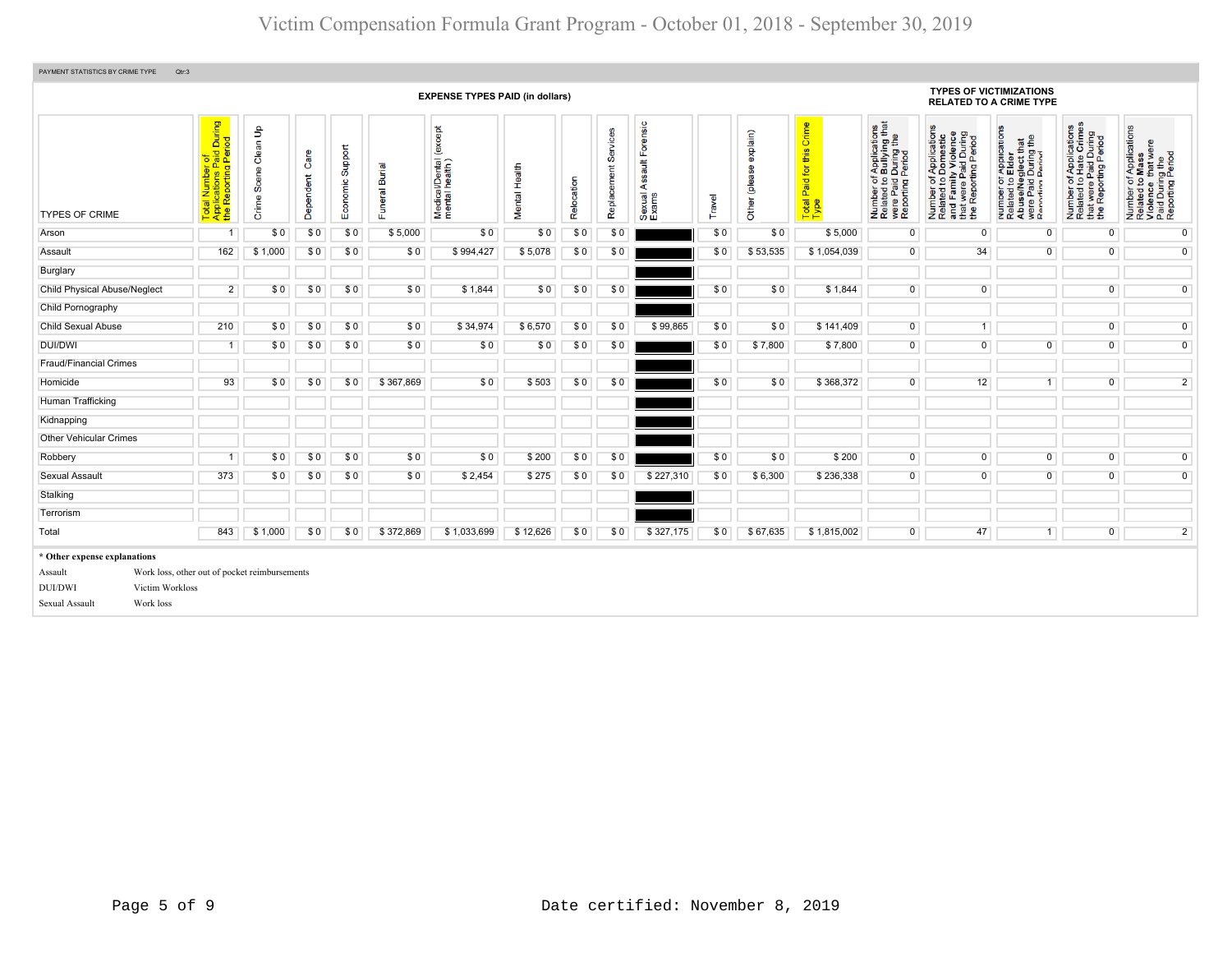| PAYMENT STATISTICS BY CRIME TYPE<br>Qtr:4 |                                                                                      |                         |                   |                     |                            |                                              |               |            |                   |                                                   |       |                       |                                               |                                                                                                                                        |                                                                                                                                                |                                                                                                                                                                                |                                                                                                                           |                                                                                                        |
|-------------------------------------------|--------------------------------------------------------------------------------------|-------------------------|-------------------|---------------------|----------------------------|----------------------------------------------|---------------|------------|-------------------|---------------------------------------------------|-------|-----------------------|-----------------------------------------------|----------------------------------------------------------------------------------------------------------------------------------------|------------------------------------------------------------------------------------------------------------------------------------------------|--------------------------------------------------------------------------------------------------------------------------------------------------------------------------------|---------------------------------------------------------------------------------------------------------------------------|--------------------------------------------------------------------------------------------------------|
| <b>EXPENSE TYPES PAID (in dollars)</b>    |                                                                                      |                         |                   |                     |                            |                                              |               |            |                   |                                                   |       |                       |                                               |                                                                                                                                        | <b>TYPES OF VICTIMIZATIONS</b><br><b>RELATED TO A CRIME TYPE</b>                                                                               |                                                                                                                                                                                |                                                                                                                           |                                                                                                        |
| <b>TYPES OF CRIME</b>                     | id During<br>Period<br>Total Number of<br>Applications Paid I<br>the Reporting Perio | Clean Up<br>Crime Scene | Care<br>Dependent | Support<br>Economic | <b>Euneral Burial</b><br>匹 | except<br>Medical/Dental (<br>mental health) | Mental Health | Relocation | တိ<br>Replacement | orensic<br>$\frac{4}{10}$<br>⋖<br>Sexual<br>Exams | ravel | $\sin$<br>ē<br>ೆ<br>ま | Crime<br>this<br>for<br>Paid<br>Total<br>Type | f Applications<br>b Bullying that<br>I During the<br>Period<br>Number of <i>I</i><br>Related to <b>E</b><br>were Paid L<br>Reporting P | f Applications<br>Domestic<br>ly Violence<br>During<br>iod<br>Paid Dui<br>ting Peri<br>Number of<br>Related to Do<br>and Family<br>"at were Pa | of Applications<br>b Elder<br>aglect that<br>1 During the<br>Period<br>Der of<br>ted to I<br>Paid I<br>Paid I<br>Paid I<br>Number<br>Related<br>AbuseM<br>were Pai<br>Reportin | mber of Applications<br>lated to Hate Crimes<br>tt were Paid During<br>9 Reporting Period<br>Number<br>Related<br>te<br># | Number of Applications<br>Related to Mass<br>Violence that were<br>Paid During the<br>Reporting Period |
| Arson                                     |                                                                                      |                         |                   |                     |                            |                                              |               |            |                   |                                                   |       |                       |                                               |                                                                                                                                        |                                                                                                                                                |                                                                                                                                                                                |                                                                                                                           |                                                                                                        |
| Assault                                   | 156                                                                                  | \$0                     | \$0               | \$0                 | \$0                        | \$1,017,304                                  | \$3,598       | \$0        | \$0               |                                                   | \$0   | \$104,643             | \$1,125,545                                   | $\overline{0}$                                                                                                                         | 36                                                                                                                                             | $\overline{0}$                                                                                                                                                                 | $\overline{0}$                                                                                                            | $\overline{1}$                                                                                         |
| Burglary                                  |                                                                                      |                         |                   |                     |                            |                                              |               |            |                   |                                                   |       |                       |                                               |                                                                                                                                        |                                                                                                                                                |                                                                                                                                                                                |                                                                                                                           |                                                                                                        |
| Child Physical Abuse/Neglect              | $\overline{2}$                                                                       | \$0                     | \$0               | \$0                 | \$0                        | \$854                                        | \$0           | \$0        | \$0               |                                                   | \$0   | \$0                   | \$854                                         | $\overline{0}$                                                                                                                         |                                                                                                                                                |                                                                                                                                                                                | $\mathbf 0$                                                                                                               | $\overline{0}$                                                                                         |
| Child Pornography                         |                                                                                      |                         |                   |                     |                            |                                              |               |            |                   |                                                   |       |                       |                                               |                                                                                                                                        |                                                                                                                                                |                                                                                                                                                                                |                                                                                                                           |                                                                                                        |
| <b>Child Sexual Abuse</b>                 | 173                                                                                  | \$0                     | \$0               | \$0                 | \$0                        | \$20,402                                     | \$9,894       | \$0        | \$0               | \$77,229                                          | \$0   | \$0                   | \$107,524                                     | $\overline{0}$                                                                                                                         | $\overline{0}$                                                                                                                                 |                                                                                                                                                                                | $\overline{0}$                                                                                                            | $\overline{0}$                                                                                         |
| DUI/DWI                                   | 3                                                                                    | \$0                     | \$0               | \$0                 | \$3,715                    | \$2,059                                      | \$0           | \$0        | \$0               |                                                   | \$0   | \$0                   | \$5,774                                       | $\overline{0}$                                                                                                                         | $\overline{0}$                                                                                                                                 | $\overline{0}$                                                                                                                                                                 | $\overline{0}$                                                                                                            | $\mathbf 0$                                                                                            |
| <b>Fraud/Financial Crimes</b>             |                                                                                      |                         |                   |                     |                            |                                              |               |            |                   |                                                   |       |                       |                                               |                                                                                                                                        |                                                                                                                                                |                                                                                                                                                                                |                                                                                                                           |                                                                                                        |
| Homicide                                  | 94                                                                                   | \$0                     | \$0               | \$0                 | \$383,074                  | \$1,259                                      | \$633         | \$0        | \$0               |                                                   | \$0   | \$0                   | \$384,967                                     | $\overline{0}$                                                                                                                         | 10 <sup>1</sup>                                                                                                                                | $\overline{0}$                                                                                                                                                                 | $\overline{0}$                                                                                                            | $\overline{0}$                                                                                         |
| Human Trafficking                         |                                                                                      |                         |                   |                     |                            |                                              |               |            |                   |                                                   |       |                       |                                               |                                                                                                                                        |                                                                                                                                                |                                                                                                                                                                                |                                                                                                                           |                                                                                                        |
| Kidnapping                                |                                                                                      |                         |                   |                     |                            |                                              |               |            |                   |                                                   |       |                       |                                               |                                                                                                                                        |                                                                                                                                                |                                                                                                                                                                                |                                                                                                                           |                                                                                                        |
| <b>Other Vehicular Crimes</b>             |                                                                                      |                         |                   |                     |                            |                                              |               |            |                   |                                                   |       |                       |                                               |                                                                                                                                        |                                                                                                                                                |                                                                                                                                                                                |                                                                                                                           |                                                                                                        |
| Robbery                                   |                                                                                      |                         |                   |                     |                            |                                              |               |            |                   |                                                   |       |                       |                                               |                                                                                                                                        |                                                                                                                                                |                                                                                                                                                                                |                                                                                                                           |                                                                                                        |
| Sexual Assault                            | 342                                                                                  | \$0                     | \$0               | \$0                 | \$0                        | \$12,152                                     | \$4,263       | \$0        | \$0               | \$194,776                                         | \$0   |                       | \$211,190                                     | $\overline{0}$                                                                                                                         | $\overline{0}$                                                                                                                                 | $\overline{0}$                                                                                                                                                                 | $\mathbf{0}$                                                                                                              | $\overline{0}$                                                                                         |
| Stalking                                  |                                                                                      |                         |                   |                     |                            |                                              |               |            |                   |                                                   |       |                       |                                               |                                                                                                                                        |                                                                                                                                                |                                                                                                                                                                                |                                                                                                                           |                                                                                                        |
| Terrorism                                 |                                                                                      |                         |                   |                     |                            |                                              |               |            |                   |                                                   |       |                       |                                               |                                                                                                                                        |                                                                                                                                                |                                                                                                                                                                                |                                                                                                                           |                                                                                                        |
| Total                                     | 770                                                                                  | \$0                     | \$0               | \$0                 | \$386,789                  | \$1,054,031                                  | \$18,388      | \$0        | \$0               | \$272,004                                         | \$0   | \$104,643             | \$1,835,854                                   | $\overline{0}$                                                                                                                         | 47                                                                                                                                             | $\overline{0}$                                                                                                                                                                 | $\overline{0}$                                                                                                            | 1                                                                                                      |
| * Other expense explanations<br>Assault   | Workloss; Out of Pocket Expense                                                      |                         |                   |                     |                            |                                              |               |            |                   |                                                   |       |                       |                                               |                                                                                                                                        |                                                                                                                                                |                                                                                                                                                                                |                                                                                                                           |                                                                                                        |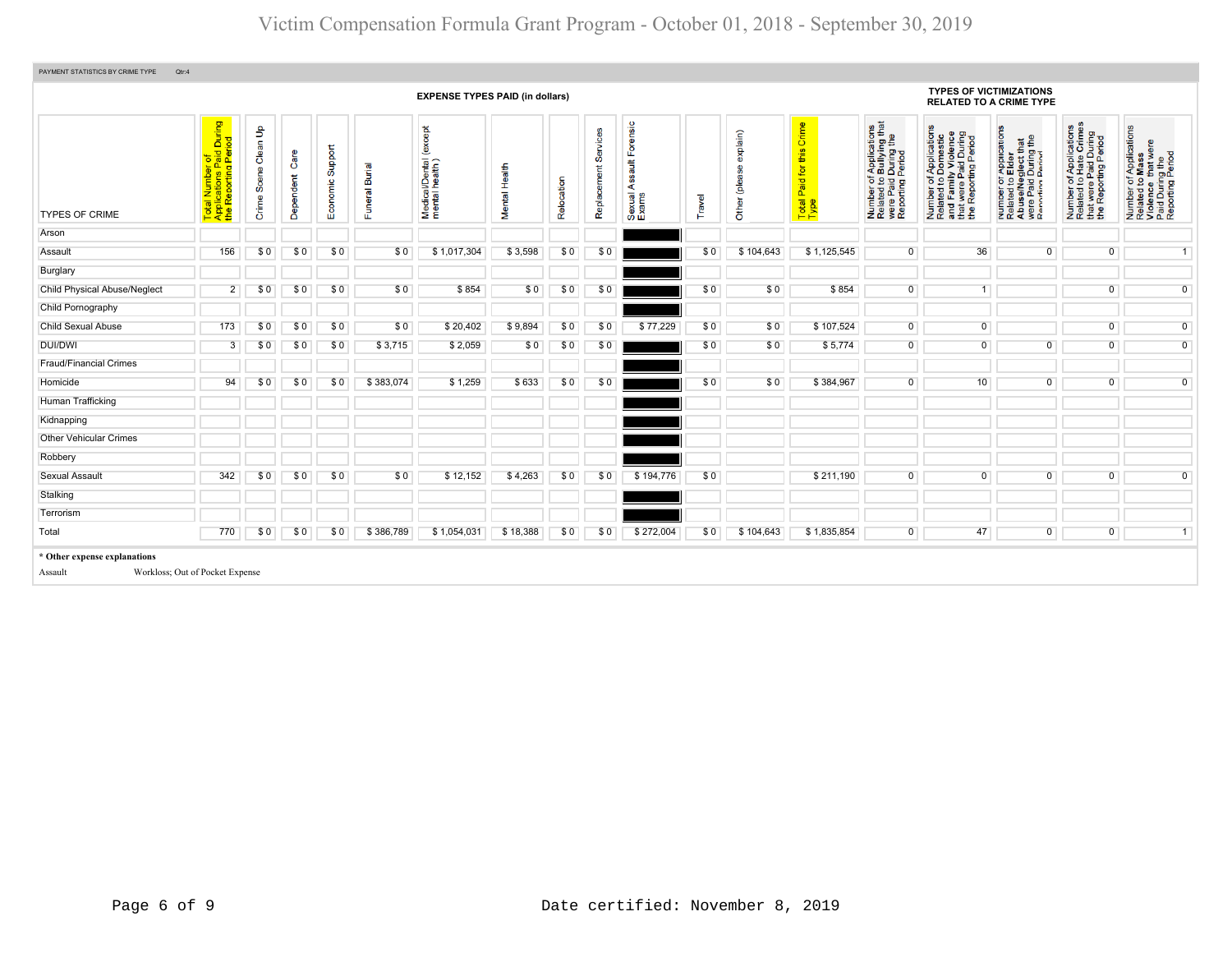| PAYMENT STATISTICS BY CRIME TYPE - Aggregated |                                                                                             |                            |                   |                     |                                           |                                            |                               |            |                  |                                                   |       |                        |                                      |                                                                                                                                    |                                                                                                                                                               |                                                                                                                                                                                         |                                                                                                   |                                                                                                        |  |  |
|-----------------------------------------------|---------------------------------------------------------------------------------------------|----------------------------|-------------------|---------------------|-------------------------------------------|--------------------------------------------|-------------------------------|------------|------------------|---------------------------------------------------|-------|------------------------|--------------------------------------|------------------------------------------------------------------------------------------------------------------------------------|---------------------------------------------------------------------------------------------------------------------------------------------------------------|-----------------------------------------------------------------------------------------------------------------------------------------------------------------------------------------|---------------------------------------------------------------------------------------------------|--------------------------------------------------------------------------------------------------------|--|--|
|                                               | <b>EXPENSE TYPES PAID (in dollars)</b>                                                      |                            |                   |                     |                                           |                                            |                               |            |                  |                                                   |       |                        |                                      |                                                                                                                                    | <b>TYPES OF VICTIMIZATIONS</b><br><b>RELATED TO A CRIME TYPE</b>                                                                                              |                                                                                                                                                                                         |                                                                                                   |                                                                                                        |  |  |
| <b>TYPES OF CRIME</b>                         | During<br>iod<br>Total Number of<br>Applications Paid <mark>I</mark><br>the Reporting Peric | Clean Up<br>Scene<br>Crime | Care<br>Dependent | Support<br>Economic | <b>Burial</b><br>$\overline{\sigma}$<br>ш | except<br>Medical/Dental<br>mental health) | Health<br>Mental <sup>1</sup> | Relocation | Ø<br>Replacement | Forensic<br>$\frac{4}{3}$<br>⋖<br>Sexual<br>Exams | ravel | explain)<br>ق<br>Other | Paid for this Crime<br>Total<br>Type | Applications<br>Bullying that<br>During the<br><b>During</b><br>Period<br>Number of,<br>Related to I<br>were Paid I<br>Reporting F | f Applications<br>Domestic<br>ly Violence<br>Paid During<br>ting Period<br>$\frac{1}{6}$<br>Number of<br>Related to<br>and Famil<br>that were F<br>the Report | TApplications<br>b Elder<br>sglect that<br>During the<br>Period<br>per of<br><b>ad to I</b><br><b>Paid I</b><br>Paid I<br>Number<br>Related<br>Abuse/N<br>$\mathbf{\Phi}$<br>ig<br>Rafi | Number of Applications<br>Related to Hate Crimes<br>that were Paid During<br>the Reporting Period | Number of Applications<br>Related to Mass<br>Violence that were<br>Paid During the<br>Reporting Period |  |  |
| Arson                                         |                                                                                             | \$0                        | \$0               | \$0                 | \$5,000                                   | \$0                                        | \$0                           | \$0        | \$0              |                                                   | \$0   | \$0                    | \$5,000                              | $\mathbf 0$                                                                                                                        | $\Omega$                                                                                                                                                      | $\overline{0}$                                                                                                                                                                          | $\overline{0}$                                                                                    | $\overline{0}$                                                                                         |  |  |
| Assault                                       | 697                                                                                         | \$1,000                    | \$0               | \$0                 | \$0                                       | \$4,574,390                                | \$23,227                      | \$0        | \$0              |                                                   | \$0   | \$272.816              | \$4,871,433                          | 1                                                                                                                                  | 171                                                                                                                                                           | $\overline{0}$                                                                                                                                                                          | $\overline{0}$                                                                                    | $\overline{1}$                                                                                         |  |  |
| Burglary                                      |                                                                                             |                            |                   |                     |                                           |                                            |                               |            |                  |                                                   |       |                        |                                      |                                                                                                                                    |                                                                                                                                                               |                                                                                                                                                                                         |                                                                                                   |                                                                                                        |  |  |
| <b>Child Physical Abuse/Neglect</b>           | 9                                                                                           | \$0                        | \$0               | \$0                 | \$0                                       | \$7,933                                    | \$200                         | \$0        | \$0              |                                                   | \$0   | \$0                    | \$8,133                              | $\mathbf{0}$                                                                                                                       | 3                                                                                                                                                             |                                                                                                                                                                                         | $\Omega$                                                                                          | $\overline{0}$                                                                                         |  |  |
| Child Pornography                             |                                                                                             |                            |                   |                     |                                           |                                            |                               |            |                  |                                                   |       |                        |                                      |                                                                                                                                    |                                                                                                                                                               |                                                                                                                                                                                         |                                                                                                   |                                                                                                        |  |  |
| Child Sexual Abuse                            | 721                                                                                         | \$0                        | \$0               | \$0                 | \$0                                       | \$94,985                                   | \$26,469                      | \$0        | \$0              | \$315,920                                         | \$0   | \$0                    | \$437,374                            | $\overline{0}$                                                                                                                     | $\overline{4}$                                                                                                                                                |                                                                                                                                                                                         | $\overline{0}$                                                                                    | $\overline{0}$                                                                                         |  |  |
| <b>DUI/DWI</b>                                |                                                                                             | \$0                        | \$0               | \$0                 | \$18,050                                  | \$2,059                                    | \$0                           | \$0        | \$0              |                                                   | \$0   | \$7,800                | \$27,909                             | $\overline{0}$                                                                                                                     | $\overline{0}$                                                                                                                                                | $\overline{0}$                                                                                                                                                                          | $\overline{0}$                                                                                    | $\overline{0}$                                                                                         |  |  |
| <b>Fraud/Financial Crimes</b>                 |                                                                                             |                            |                   |                     |                                           |                                            |                               |            |                  |                                                   |       |                        |                                      |                                                                                                                                    |                                                                                                                                                               |                                                                                                                                                                                         |                                                                                                   |                                                                                                        |  |  |
| Homicide                                      | 384                                                                                         | \$1,392                    | \$0               | \$0                 | \$1,574,176                               | \$2,646                                    | \$1,485                       | \$0        | \$0              |                                                   | \$0   | \$0                    | \$1,579,699                          | $\mathbf{0}$                                                                                                                       | 35                                                                                                                                                            |                                                                                                                                                                                         | $\overline{0}$                                                                                    | $\overline{2}$                                                                                         |  |  |
| Human Trafficking                             |                                                                                             |                            |                   |                     |                                           |                                            |                               |            |                  |                                                   |       |                        |                                      |                                                                                                                                    |                                                                                                                                                               |                                                                                                                                                                                         |                                                                                                   |                                                                                                        |  |  |
| Kidnapping                                    |                                                                                             |                            |                   |                     |                                           |                                            |                               |            |                  |                                                   |       |                        |                                      |                                                                                                                                    |                                                                                                                                                               |                                                                                                                                                                                         |                                                                                                   |                                                                                                        |  |  |
| <b>Other Vehicular Crimes</b>                 | 12                                                                                          | \$0                        | \$0               | \$0                 | \$15,862                                  | \$4,753                                    | \$0                           | \$0        | \$0              |                                                   | \$0   | \$0                    | \$20,615                             | $\overline{0}$                                                                                                                     | $\overline{0}$                                                                                                                                                | $\overline{0}$                                                                                                                                                                          | $\overline{0}$                                                                                    | $\overline{0}$                                                                                         |  |  |
| Robbery                                       | $\overline{2}$                                                                              | \$0                        | \$0               | \$0                 | \$0                                       | \$0                                        | \$522                         | \$0        | \$0              |                                                   | \$0   | \$0                    | \$522                                | $\overline{0}$                                                                                                                     | $\overline{0}$                                                                                                                                                | $\overline{0}$                                                                                                                                                                          | $\overline{0}$                                                                                    | $\overline{0}$                                                                                         |  |  |
| <b>Sexual Assault</b>                         | 1,345                                                                                       | \$0                        | \$0               | \$0                 | \$0                                       | \$28,050                                   | \$7,698                       | \$0        | \$0              | \$776,253                                         | \$0   | \$6,300                | \$818,300                            | $\overline{0}$                                                                                                                     | $\overline{2}$                                                                                                                                                | $\overline{0}$                                                                                                                                                                          | $\overline{0}$                                                                                    | $\overline{0}$                                                                                         |  |  |
| Stalking                                      |                                                                                             |                            |                   |                     |                                           |                                            |                               |            |                  |                                                   |       |                        |                                      |                                                                                                                                    |                                                                                                                                                               |                                                                                                                                                                                         |                                                                                                   |                                                                                                        |  |  |
| Terrorism                                     |                                                                                             |                            |                   |                     |                                           |                                            |                               |            |                  |                                                   |       |                        |                                      |                                                                                                                                    |                                                                                                                                                               |                                                                                                                                                                                         |                                                                                                   |                                                                                                        |  |  |
| Total                                         | 3,178                                                                                       | \$2,392                    | \$0               | \$0                 | \$1,613,088                               | \$4,714,816                                | \$59,600                      | \$0        | \$0              | \$1,092,173                                       | \$0   | \$286,916              | \$7,768,985                          |                                                                                                                                    | 215                                                                                                                                                           |                                                                                                                                                                                         | $\Omega$                                                                                          | $\overline{3}$                                                                                         |  |  |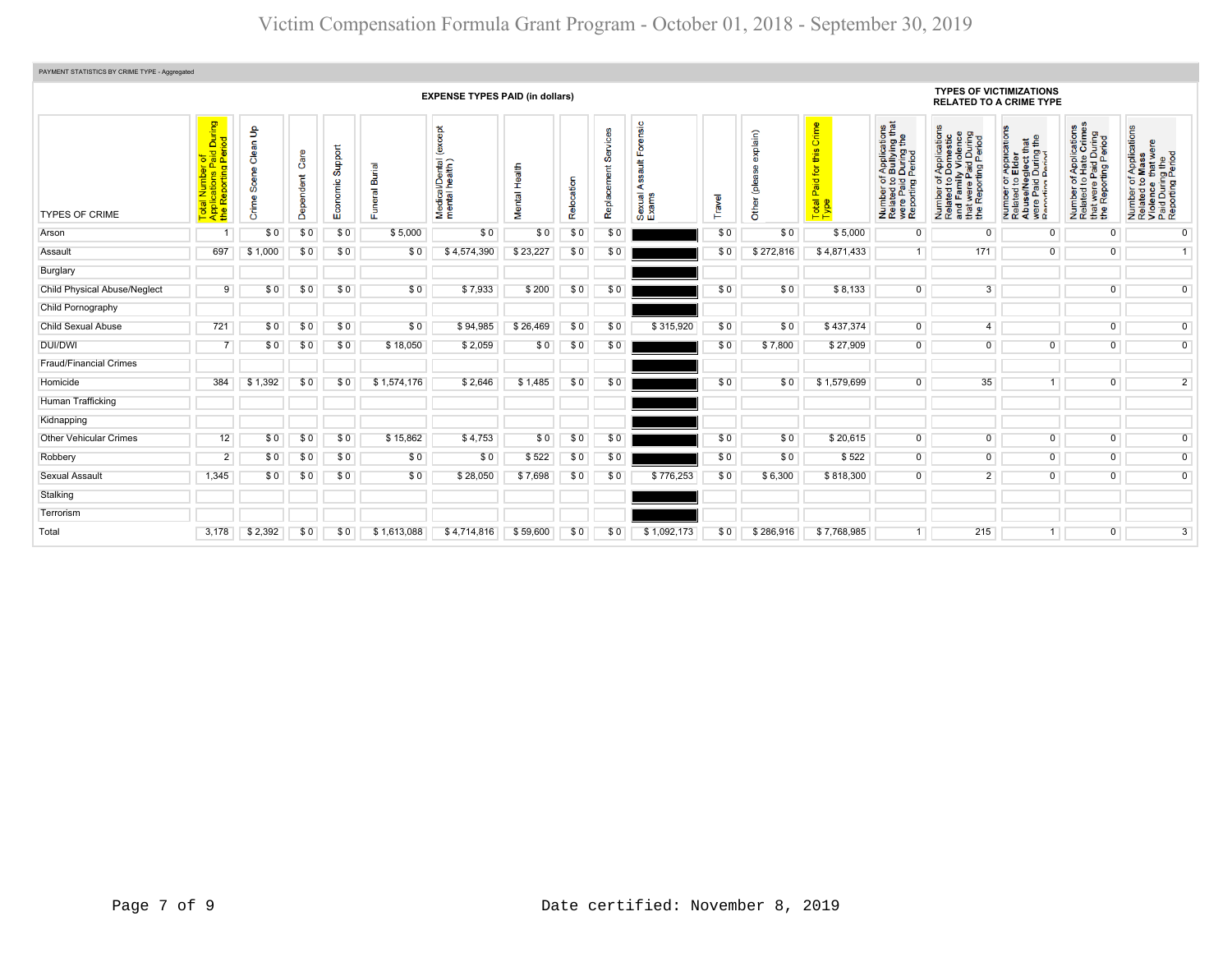### NARRATIVE QUESTIONS

#### 1. **Please explain any significant change in the number of applications received during the reporting period.**

There has been no significant change in the number of applications received; however, there has been a slight increase in sexual assault claims for forensic exams.

#### 2. **The average length of time to process an application for claim eligibility for compensation**

Count days from time of receipt of application to decision. 70

Please explain your state's procedure for processing an application for claim eligibility, from time of receipt of application to decision. Explain the responsibilities of your office in processing a claim: The North Carolina compensation program processes claims in the order received and date stamped upon intake. The process involves: Intake - claim entered into VC data base; Distribution - when all needed material are in file the claim is distributed for investigation, if additional materials are needed the claim is distributed for information request; Investigation - claim submitted for investigation to determine eligibility; Recommendation - award-claim is transferred to examination, denial-claim is transferred to Director / Commission; Examination - expenses are reviewed for payment or denial, award-claim is transferred to Director / Commission, denial-claim is transferred to Director / Commission; Determination - Director / Commission determines award or denial, award-claim is submitted to fiscal for payment, letter of determination to victim/claimant, denial-letter of determination to victim/claimant.

#### 3. **Does your state have a victim satisfaction survey?**

No

#### 4. **Please describe any emerging/major issues or notable trends that were encountered in your state that had an impact on your program's ability to meet the needs of crime victims during the reporting period.**

No notable trends have been encountered that had an impact on the North Carolina program s ability to meet the needs of crime victims during the reporting period.

#### 5. **Please describe in detail efforts taken to serve Victims of Federal Crime during the reporting period.**

NC Victim Compensation program maintained a successful working relationship with Federal agents assisting victims injured as a result of an offender committing Federal crimes against them. This program responds to all eligible victims. Additionally, letters to US Attorney s office regarding the program.

#### 6. **Please describe any notable activities during the reporting period that improved the process of victim compensation services.**

Ongoing training and information is provided to victim services agencies, law enforcement agencies, district attorneys offices through direct training and program brochures provided to the general public and agencies throughout the state.

#### 7. **Please describe in detail ways in which your state used VOCA Administrative funds and the impact of these funds on the state's ability to improve victim compensation services during the reporting period.**

The VOCA Administrative funds are critical to outreach efforts. These efforts are met by the utilization of 2 1/2 Admin positions supported by VOCA Administrative funds; these positions aid in timely completion of services provided to victim to include direct contact to provide information to victims, as well as, the timely completion of claim processing.

#### 8. **Were there any laws, initiatives, or policy changes in your state regarding victim compensation during the reporting period? If yes, please briefly describe them and their impact.**

There were no policy changes in the state regarding victim compensation during the reporting period.

#### 9. **Please describe system-coordination efforts with prosecutors, law enforcement, courts, U.S. attorneys' offices, tribal systems, State VOCA Victim Assistance Coordinator, or other key personnel within the criminal justice system in your state to reduce barriers to victims who may apply to receive victim compensation.**

Education and training is routinely provided throughout the year/reporting period to the above listed agencies. Additionally, brochures and education materials are provided for their use, as well as, for these agencies to share with others and the general public about the program. The above agencies are communicated with regarding support of victims during the processing of claims when appropriate.

#### 10. **Please explain any public outreach efforts to improve awareness of your program.**

During the reporting period this program has had contact with victim service agencies providing information and material as well as attending stakeholders meeting in order to be aware of victim needs. Additionally, information and educations has been provided to other community groups such as churches, colleges and universities, and Dress for Success Programs to name a few. The program makes efforts to provide information to the general public and other state agencies in order to improve awareness of the program.

 $\overline{1}$